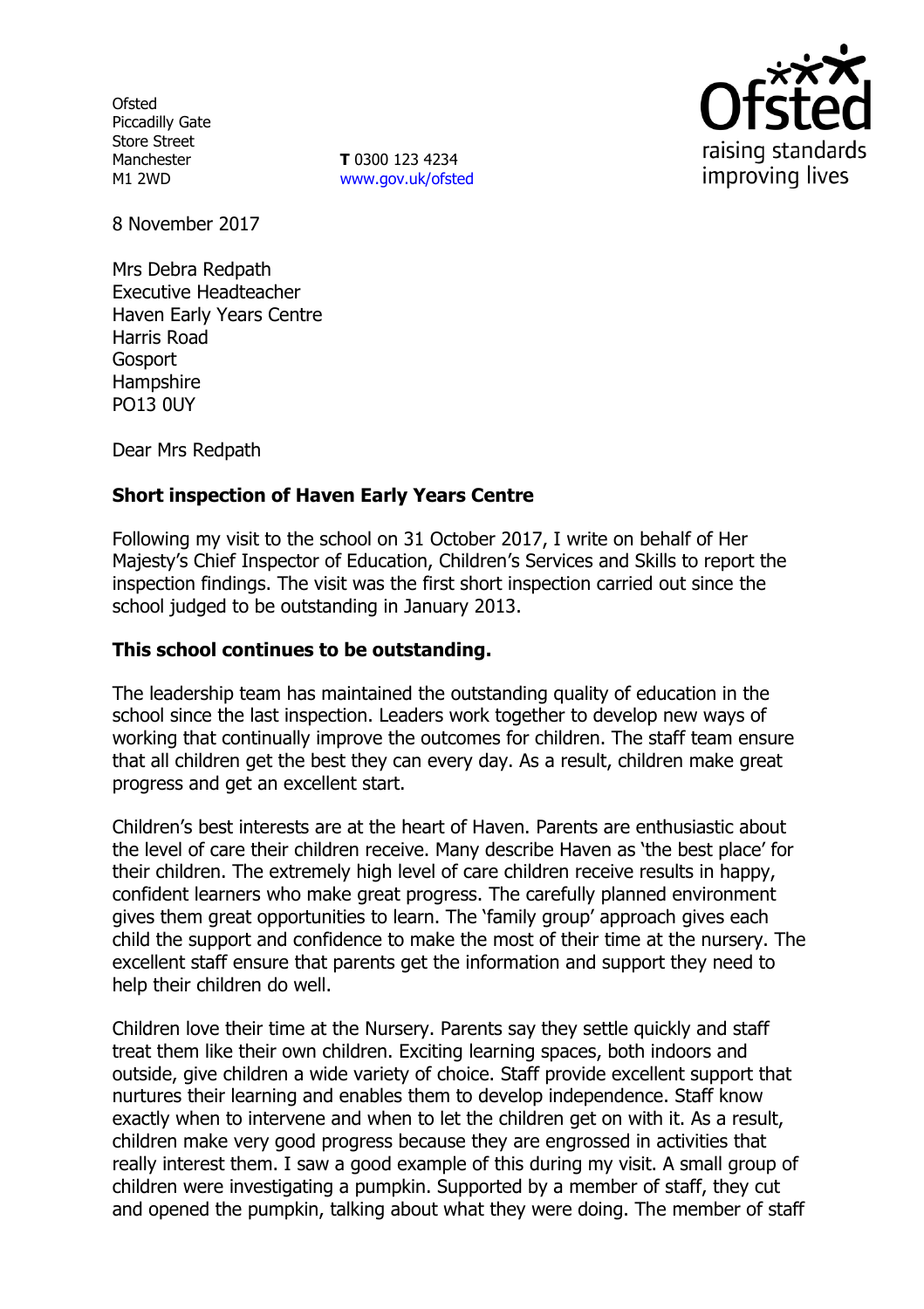

developed their language skills, their thinking and their use of tools during an activity that captivated the children's interest.

Haven is highly ambitious for all children. This is particularly true for children who have special educational needs and/or disabilities. Leaders make sure that staff thoroughly understand the needs of the children and the approaches the nursery uses to meet their needs. Staff are then able to share this with parents and other schools to ensure that children make the best progress they can. Staff see working with parents and other providers as essential to their work. They sum this up by saying that they want children not just to cope, but to thrive.

The school has improved since the last inspection. This is because leaders make more decisions based on evidence. They have also developed more innovative ways of working. A good example of the impact of these two developments can be seen in the new approach to staff development. Highly effective monitoring provides useful feedback on what staff know and can do. Targeted training helps staff further improve their skills and knowledge. The enthusiasm and commitment of the staff result in a team who work well together and support each other. This has created a staff team who are dedicated, skilled and knowledgeable.

Governors are strongly committed to the vision of the school and to ensuring that every child gets a great deal. They have provided strong and determined leadership during a period of some uncertainty. Governors are well supported by the local authority and are working closely with them. They have ensured that leadership is very strong across the Nursery. They now need to ensure that they hold the most senior leaders closely to account to ensure that the current highly effective practice is maintained during any changes in leadership.

## **Safeguarding is effective.**

The leadership team has ensured that all safeguarding arrangements are fit for purpose. Systems and records are detailed and of high quality. They are regularly monitored by governors and leaders.

Children are secure and happy in their family groups. Parents say that children see their key people at Nursery as family. The training that staff receive is regular and thorough. Staff have a good understanding of the things they do every day to ensure that children are well looked after and stay safe. As a result, there is a strong culture of safeguarding among staff.

Children with additional medical needs are very well cared for. Staff have very effective systems to enable these children to fully participate in the learning while also having their medical needs met. Parents really value the genuine care their children receive. They say that staff treat the children as if they were their own.

# **Inspection findings**

■ At the start of the inspection, we agreed to look in particular at the following aspects of the school's work: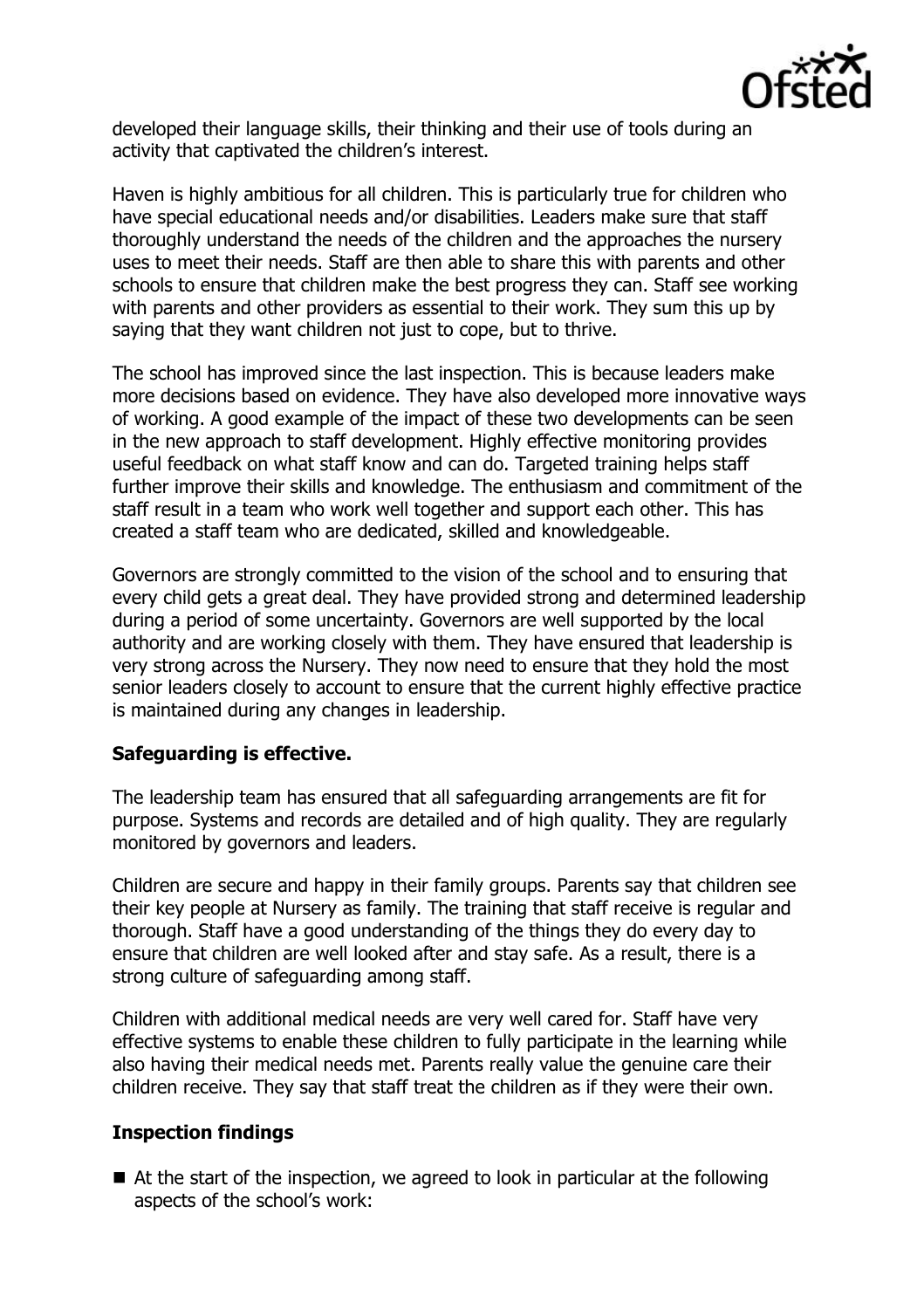

- the effectiveness of safeguarding arrangements
- how well leaders have addressed the recommendations of the previous inspection
- how successfully leaders have ensured that the assessment of what children know and can do is manageable and accessible
- how well children who have special educational needs and/or disabilities are supported to make outstanding progress.
- Leaders have introduced individualised training and development for all staff. Mentors very effectively provide staff with regular support. Leaders have set down the standards they expect from staff. They regularly monitor staff and provide them with feedback. Sometimes leaders monitor staff together to make sure that their judgements are fair. The staff are proud to work in Haven and value the support they receive from leaders. They are committed to doing the best that they can for the children. As a result of the support they receive, staff are expert in meeting the needs of the children in their care.
- As at the time of the last inspection, children of all abilities do exceptionally well, often from low starting points. This includes children who have special educational needs and/or disabilities, as well as those who receive additional funding. Children make excellent progress in all areas of learning, particularly in how well they get along with other children and adults.
- The assessment of what children understand and can do is thorough and well moderated. Assessments made by staff are regularly checked for accuracy. This information is shared with parents, who value this information. This information is also used effectively to identify how to further improve the progress that children make. A good example of this is the introduction of spaces that encourage boys to write. Leaders could see that boys were not writing as frequently as girls. This has improved following the introduction of an area that boys enjoy using.
- The provision for children who have special educational needs and/or disabilities remains outstanding. Staff are committed to improving the life chances of every child and the care and support they provide are exemplary. Leaders ensure that the Nursery meets the needs of these children. The development of rolling targets ensures that staff look for secure progress over time. This results in very secure learning, particularly for children with more significant needs and disabilities. A good example of this is the development of the Acorn room, which provides a quieter space for those children who need additional support. In this environment, the work of leaders and staff enables children to make excellent progress. One member of staff accurately summed this up when she said, "magic happens here".

I am copying this letter to the chair of the governing body, the regional schools commissioner and the director of children"s services for Hampshire. This letter will be published on the Ofsted website.

Yours sincerely

Phil Minns **Her Majesty's Inspector**